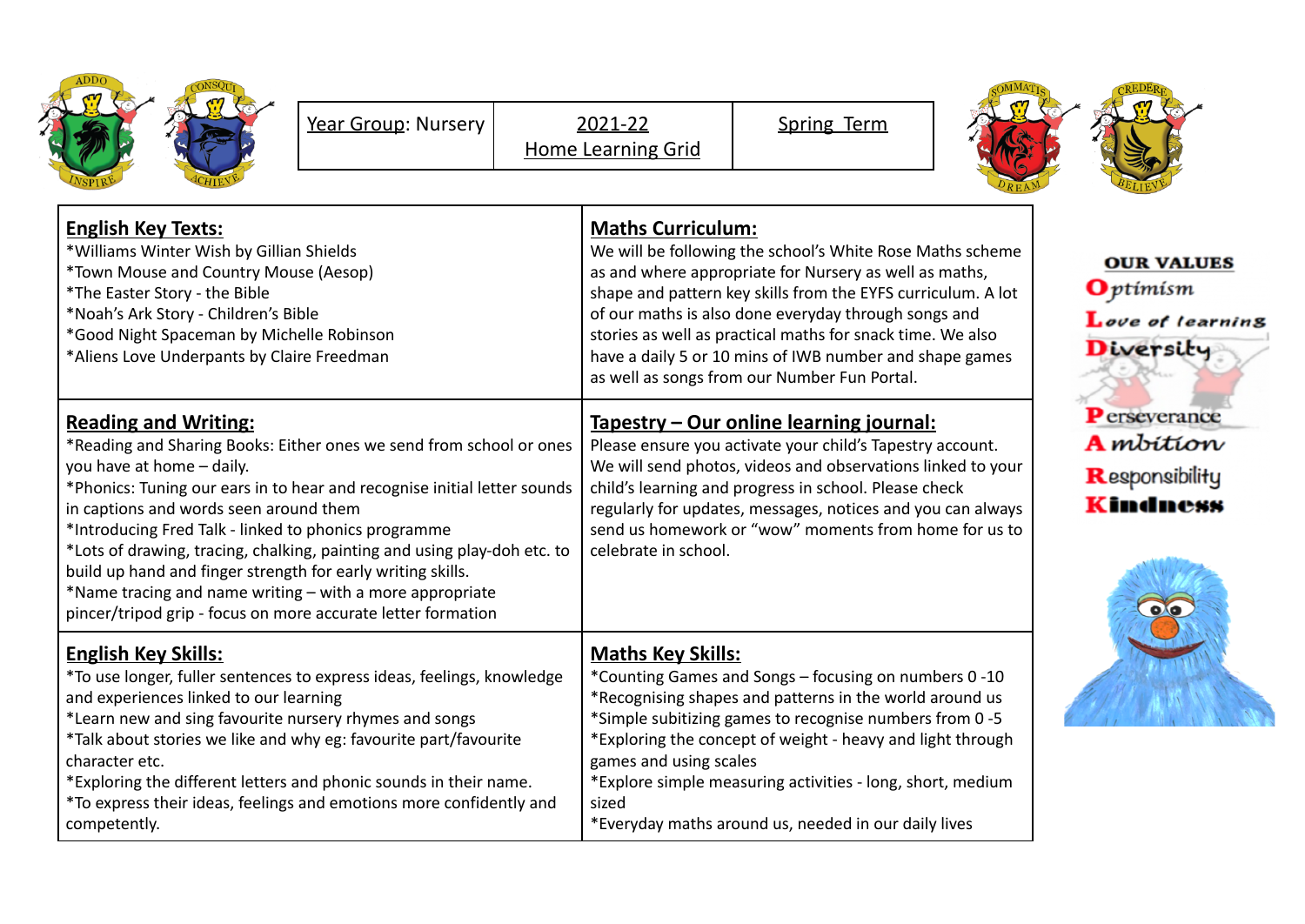| <b>Task</b>                                                                                                                | <b>Step by Step</b>                                                                                                                                                                                                                                                                                                                                  | How to achieve success for this task                                                                                                                                                                                                                   | <b>Extra Challenge</b>                                                                                                                                                                        | English / Maths Links                                                                                   |
|----------------------------------------------------------------------------------------------------------------------------|------------------------------------------------------------------------------------------------------------------------------------------------------------------------------------------------------------------------------------------------------------------------------------------------------------------------------------------------------|--------------------------------------------------------------------------------------------------------------------------------------------------------------------------------------------------------------------------------------------------------|-----------------------------------------------------------------------------------------------------------------------------------------------------------------------------------------------|---------------------------------------------------------------------------------------------------------|
| Practise tracing,<br>copying or writing your<br>name, or some letters<br>if it's a little tricky for<br>you at the moment. | Use the pen provided and laminated mat to<br>trace your name, the letters of the alphabet<br>and numbers.<br>Try to practise this as regularly as you can $-$<br>practise makes perfect!<br>Make sure you write the letters and<br>numbers in the right way using a good<br>tripod/pincer grip.                                                      | Use the name mat and pen provided by<br>the teacher.<br>Make sure you are starting each letter<br>on the red dot and follow the arrow to<br>show you which direction to go.<br>Share your work with your teacher via<br>Google Class Page or Tapestry. | Learn how to write/trace/copy<br>your full name. Can you do it by<br>yourself?<br>Learn the phonic sound<br>associated with the initial letter<br>of your name                                | Letter and number formation<br>Fine motor control<br><b>Name writing</b><br>Linking letters to sounds   |
| <b>Winter Fun</b>                                                                                                          | 1. Have a pretend snowball fight using<br>tissues, screwed up paper etc<br>2. Make a pretend igloo using boxes and<br>cartons or other recyclable materials around<br>your house<br>3. Make your own snowflakes by folding<br>paper (squares and circles) and cutting<br>shapes into them - explore and research<br>how all snowflakes are different | Draw pictures, take photos or create a<br>collage picture of the fun you have had<br>- share photos and pictures via Tapestry<br>or bring it to school to show.                                                                                        | Talk with your grown ups about<br>what you are doing and learning<br>as you do it. ecap what new<br>words you have learnt as a result<br>of doing it.                                         | Knowledge of the<br><b>World/Seasons</b><br><b>Physical Development</b><br><b>Creative/Craft skills</b> |
| Go on an Winter Walk                                                                                                       | Go for a walk to the park or woods with<br>your family. Collect objects you find on the<br>ground or take photos of what you can see.<br>Think about how it has changed since<br>Autumn. Which colours do you see now?<br>Make an Winter picture/collage from the<br>objects you find - or craft supplies you have.                                  | Make an Winter poster of the objects<br>you found.<br>Share your work with your teacher via<br>Google Class Page or Tapestry.                                                                                                                          | Talk about the changes that<br>happen in Winter with a grown<br>up.<br><b>Research changes in Winter</b><br>using the Internet, look at other<br>pictures and talk about what you<br>can see. | <b>Communication skills.</b><br>Reading and research.<br>Geography - weather and<br>season knowledgeW   |
| <b>Count different</b><br>numbers of objects                                                                               | Make a collection of objects from 1-10 (This<br>could be seasonal objects, toys, sweets,<br>favourite things etc. Be as creative as you<br>can or want!<br>Take photos/draw your objects and label<br>with the correct number.                                                                                                                       | Take photographs of your collections.<br>Share your work with your teacher via<br>Google Class Page or Tapestry.<br>Or if you are feeling very creative, turn<br>it into                                                                               | Explore different ways you can<br>rearrange the objects so they<br>look different - but is still the<br>same number. Match up the<br>number to the pattern correctly                          | <b>Counting and number</b><br>recognition.<br><b>Communication skills.</b>                              |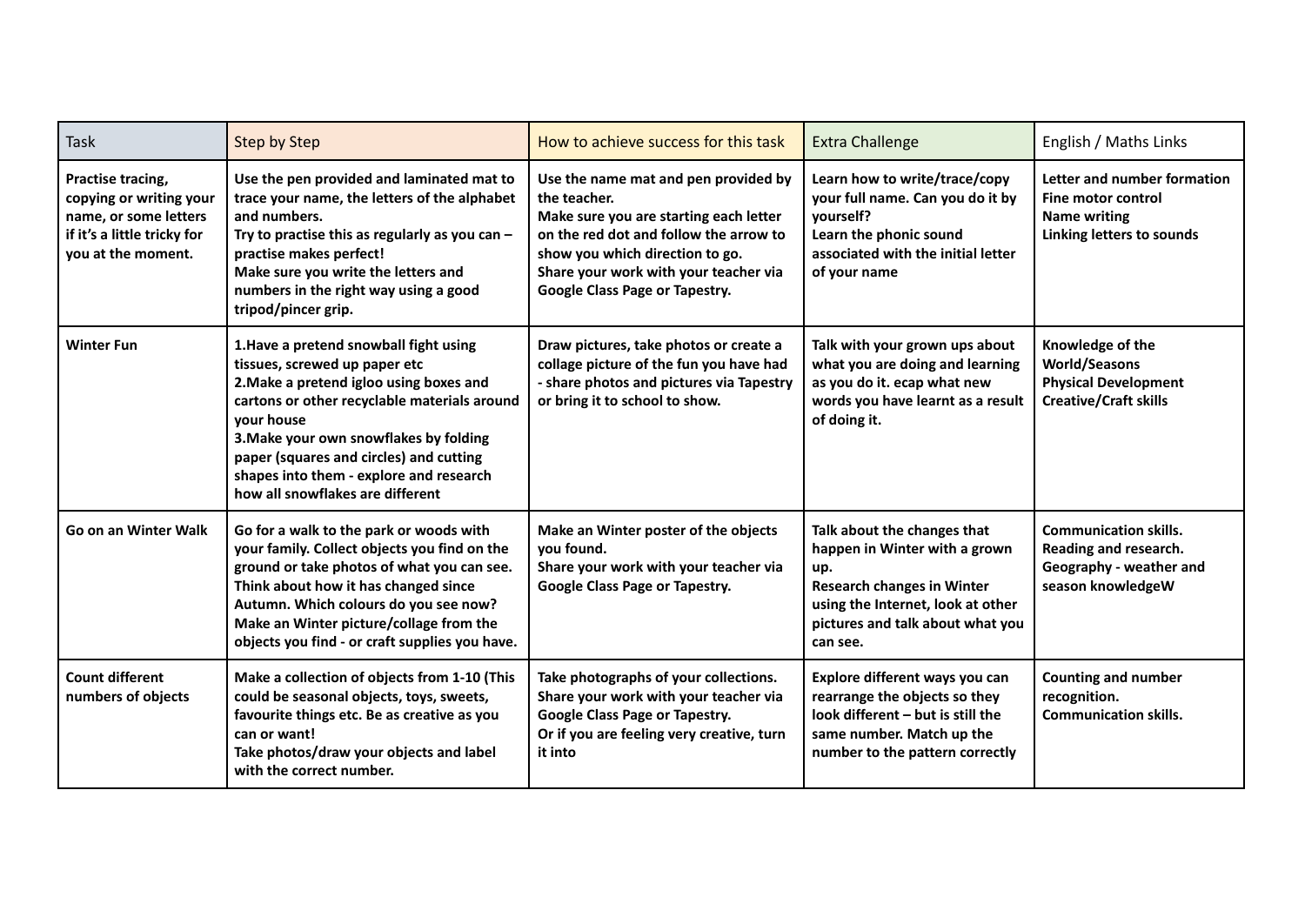| Make a Spaceship<br>model                                                                                        | Use everyday objects from around your<br>house - try and design it first by drawing a<br>picture of what you would like it to look like.<br>Talk to an adult to help you get all the things<br>you need to make it                                                                                                                                                                                              | Share your work with your teacher via<br>Google Class Page or Tapestry or if small<br>enough bring into school.    | Create a photo diary of your<br>design and make journey,<br>showing the different stages of<br>progress from start to finish.                                           | Science - words and features<br>associated with space<br>Craft/Art/DT skills<br>Speaking skills - explaining<br>own ideas and connecting<br>thoughts together. |
|------------------------------------------------------------------------------------------------------------------|-----------------------------------------------------------------------------------------------------------------------------------------------------------------------------------------------------------------------------------------------------------------------------------------------------------------------------------------------------------------------------------------------------------------|--------------------------------------------------------------------------------------------------------------------|-------------------------------------------------------------------------------------------------------------------------------------------------------------------------|----------------------------------------------------------------------------------------------------------------------------------------------------------------|
| Design a brand new<br>alien!                                                                                     | Read/Re-read the story - as a book or via<br>YouTube "Aliens Love Underpants"<br>Draw, paint, collage or make a 3D model of a<br>new alien never been seen before!<br>Look at examples in the book - talk about<br>their features/colours/shapes with a grown<br>up                                                                                                                                             | Share your work with your teacher via<br>Google Class Page or Tapestry, or bring<br>it into school if appropriate. | Research whether aliens really<br>exist? Are they real? Please be<br>careful and make sure it is child<br>appropriate. Have you ever seen<br>one?                       | Art, Craft skills<br><b>Space Knowledge</b><br>Fine motor control - pen and<br>pencil control<br>Count number of eyes/heads<br>etc                             |
| Paint a picture, make a<br>collage picture or a<br>model of your favourite<br>animal that lives in our<br>world! | Talk to your family about the different<br>animals you know about and like. Why do<br>you like it so much? Why is it important to<br>you? Choose whether you want to paint,<br>draw, make etc and with grown up help get<br>everything you need ready                                                                                                                                                           | Share your work with your teacher via<br>Google Class Page or Tapestry, or bring<br>it into school if appropriate. | Find out about your family<br>members' favourite animal? Is it<br>the same as yours?                                                                                    | <b>Drawing</b><br><b>Writing</b><br><b>Craft and Creating</b><br>Science - knowledge of<br>animals                                                             |
| Get creative in the<br>kitchen and make some<br>tasty to eat! Eg: cakes,<br>biscuits, pizza etc                  | Get the recipe and read together so you<br>know what ingredients and equipment you<br>need. Ensure everything is clean and safe<br>before you start. Work with a grown up so<br>you can follow the instructions and stay<br>safe.                                                                                                                                                                               | Share your work with your teacher via<br>Google Class Page or Tapestry, or bring<br>it into school if appropriate. | Talk about the instructions -<br>what did you do first, next, after<br>that and last?<br>Make a list or draw some<br>pictures of other foods you<br>would like to make. | <b>Counting</b><br><b>Speaking</b><br><b>Measuring</b><br><b>Following Instructions</b><br>Keeping safe - following rules<br><b>Listening skills</b>           |
| Make a poster about<br>yourself - sharing<br>information about how<br>you can look after our<br>planet??         | Discuss with your family about how and why<br>we need to look after our planet - what do<br>people do that is bad or unhelpful. What<br>can we do to help? Draw a poster showing<br>one or multiple things we can do and get<br>other people to do to help<br>Label your poster/pictures with<br>words/sentences to explain your ideas - if<br>this is hard for you, ask an adult to write<br>down what you say | Share your work with your teacher via<br>Google Class Page or Tapestry, or bring<br>it into school if appropriate. | Think about how you are<br>different from others. Write<br>about how people can be<br>different.                                                                        | <b>Writing words/sentences</b><br>applying phonic skills<br><b>Drawing</b><br>Speaking - explaining,<br>discussion                                             |